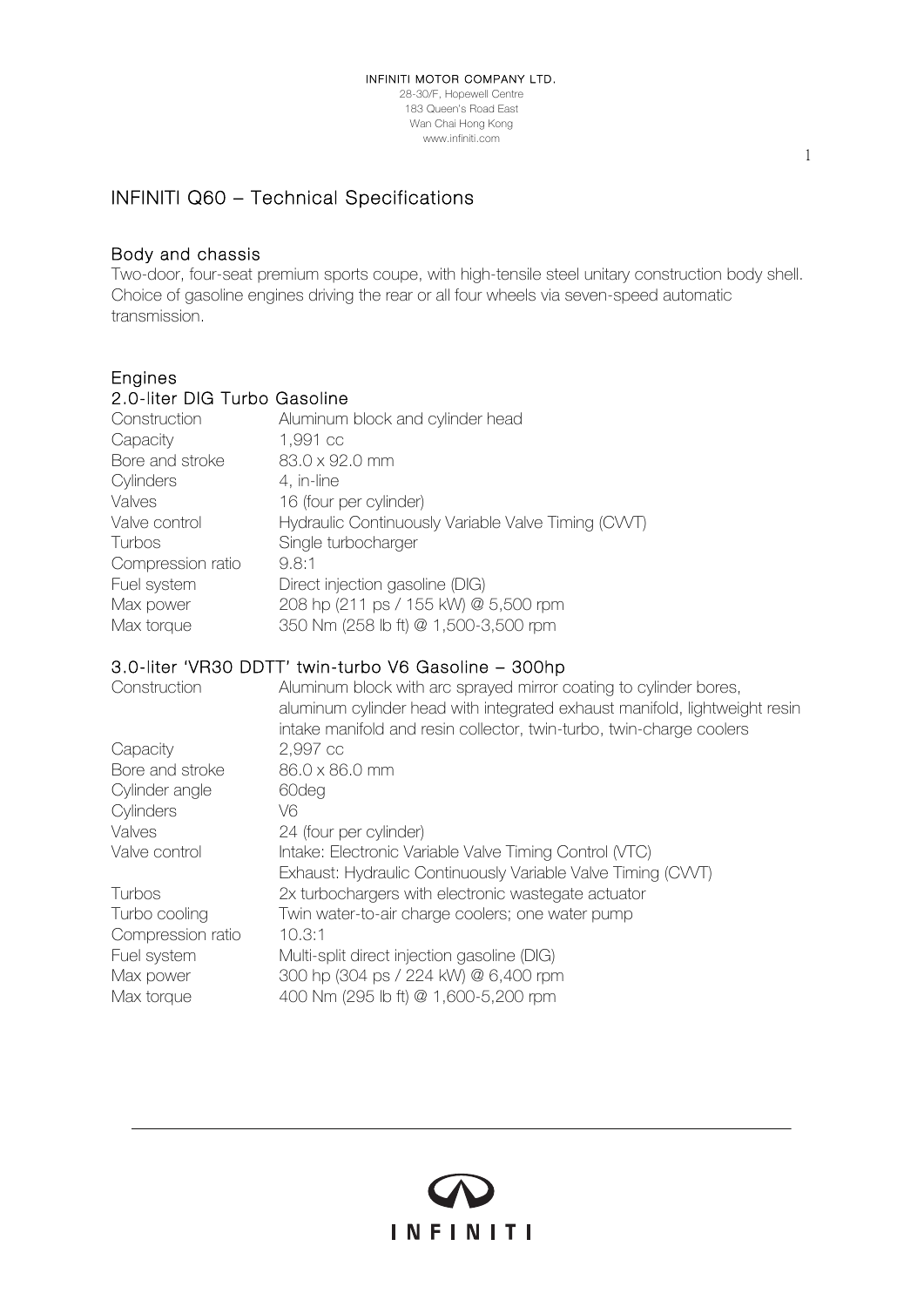#### INFINITI MOTOR COMPANY LTD.

28-30/F, Hopewell Centre 183 Queen's Road East Wan Chai Hong Kong www.infiniti.com

#### 3.0-liter 'VR30 DDTT' twin-turbo V6 Gasoline – 400hp

| Construction      | Aluminum block with arc sprayed mirror coating to cylinder bores,<br>aluminum cylinder head with integrated exhaust manifold, lightweight resin<br>intake manifold and resin collector, twin-turbo, twin-charge coolers |
|-------------------|-------------------------------------------------------------------------------------------------------------------------------------------------------------------------------------------------------------------------|
| Capacity          | 2,997 cc                                                                                                                                                                                                                |
| Bore and stroke   | 86.0 x 86.0 mm                                                                                                                                                                                                          |
| Cylinder angle    | 60deg                                                                                                                                                                                                                   |
| Cylinders         | V6.                                                                                                                                                                                                                     |
| Valves            | 24 (four per cylinder)                                                                                                                                                                                                  |
| Valve control     | Intake: Electronic Variable Valve Timing Control (VTC)                                                                                                                                                                  |
|                   | Exhaust: Hydraulic Continuously Variable Valve Timing (CVVT)                                                                                                                                                            |
| Turbos            | 2x turbochargers with electronic wastegate actuator and turbine speed                                                                                                                                                   |
|                   | sensor                                                                                                                                                                                                                  |
| Turbo cooling     | Twin water-to-air charge coolers; two water pumps                                                                                                                                                                       |
| Compression ratio | 10.3:1                                                                                                                                                                                                                  |
| Fuel system       | Multi-split direct injection gasoline (DIG)                                                                                                                                                                             |
| Max power         | 400 hp (405 ps / 298 kW) @ 6,400 rpm                                                                                                                                                                                    |
| Max torque        | 475 Nm (350 lb ft) @ 1,600-5,200 rpm                                                                                                                                                                                    |

#### **Transmissions**

Seven-speed automatic

#### Gear ratios

|                            | 2.0-liter (non-US)                            | 3.0-liter (300 hp & 400hp*) |
|----------------------------|-----------------------------------------------|-----------------------------|
|                            | 4.380                                         | 4.783                       |
| $\mathcal{P}$              | 2.860                                         | 3.103                       |
| 3                          | 1.920                                         | 1.984                       |
| $\overline{4}$             | 1.370                                         | 1.371                       |
| 5                          | 1.000                                         | 1.000                       |
| 6                          | 0.820                                         | 0.871                       |
|                            | 0.730                                         | 0.776                       |
| Reverse                    | 3.416                                         | 3.859                       |
| <b>Final Drive</b>         | 3.133                                         | 2.937 (3.133*)              |
|                            | *Different final drive for 400hp 3.0-litre V6 |                             |
| * And 2.0-liter in US only |                                               |                             |

### Suspension and damping

Front Fully independent subframe-mounted double wishbone suspension, coil springs and gas-filled shock absorbers, with anti-roll stabilizer bar Rear Fully-independent subframe-mounted multi-link suspension, coil springs and gas-filled shock absorbers, with anti-roll stabilizer bar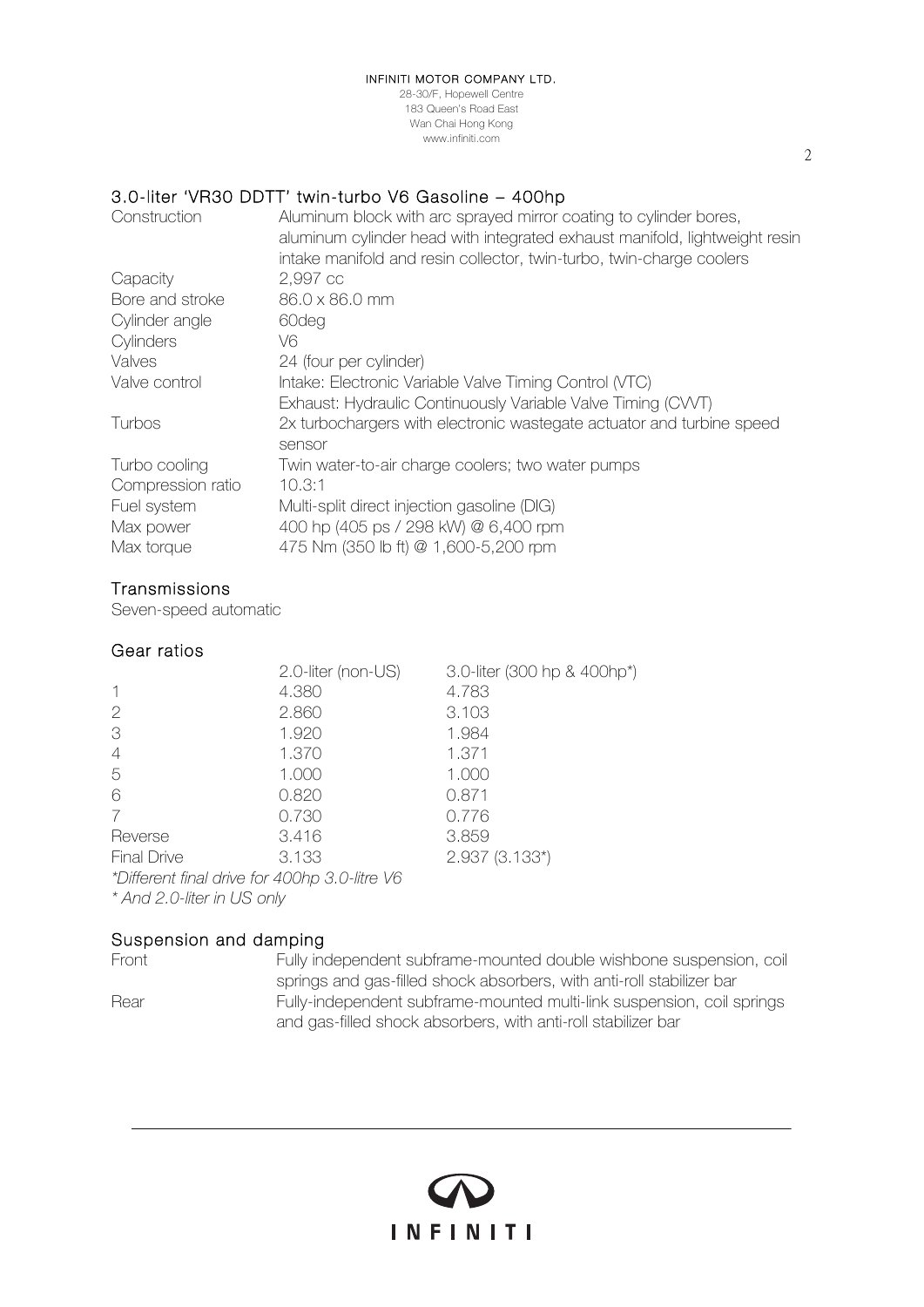#### INFINITI MOTOR COMPANY LTD.

28-30/F, Hopewell Centre 183 Queen's Road East Wan Chai Hong Kong www.infiniti.com

# Steering<br>Changland

| Standard            |                                                           |
|---------------------|-----------------------------------------------------------|
| <b>Type</b>         | Rack-and-pinion, electronically assisted power steering   |
| Gearing             | 15.0:1 for 3.0t models; 16.7:1 for others                 |
| Turns               | 2.87 (lock to lock)                                       |
| Turning circle, RWD | 11.2 meters (36.7 feet), curb to curb                     |
|                     | Turning circle, AWD 11.4 meters (37.4 feet), curb to curb |

# DAS<br>Type

Direct Adaptive Steering, steer-by-wire, variable ratio

| Gearing, Standard   | $11.86:1 \sim 31.05:1$                |
|---------------------|---------------------------------------|
| Gearing, Sports     | $11.86:1 \sim 29.38:1$                |
| <b>Turns</b>        | 2.02 (lock to lock)                   |
| Turning circle, RWD | 11.2 meters (36.7 feet), curb to curb |
| Turning circle, AWD | 11.4 meters (37.4 feet), curb to curb |

#### Brakes (mm)

| Front                 | 320x28                 |              |
|-----------------------|------------------------|--------------|
| Rear                  | 308x16                 |              |
| Front (sports models) | 355x32                 |              |
| Rear                  | 350x20                 |              |
| <b>Type</b>           | Ventilated disc brakes |              |
| Calliper pistons*     | $2/1$ (front)          | $4/2$ (rear) |
| Calliper material     | Aluminum               |              |

#### Wheels and tires

Standard Alloy 19-inch, 255/40 RF19 tires Optional Alloy 19-inch, 245/40 RF19 (front) 265/35 RF19 (rear) tires Spare Tire mobility kit / 18-inch T145/70 R18 aluminum spare tire\* *\*Red Sport 400 RWD only* 

INFINITI

#### Dimensions (mm)

| Exterior           |       |                               |       |
|--------------------|-------|-------------------------------|-------|
| Overall length     | 4,690 | Overall width * 1,850 (2,052) |       |
| Overall height     | 1,395 | Wheelbase                     | 2,850 |
| Front overhang 875 |       | Rear overhang 965             |       |
| Ground clearance   | 125   |                               |       |
| Front track        |       |                               |       |
| 255/40 RF19 1,555  |       | Rear track                    | 1,580 |

*\*excl. door mirrors (incl. door mirrors)*